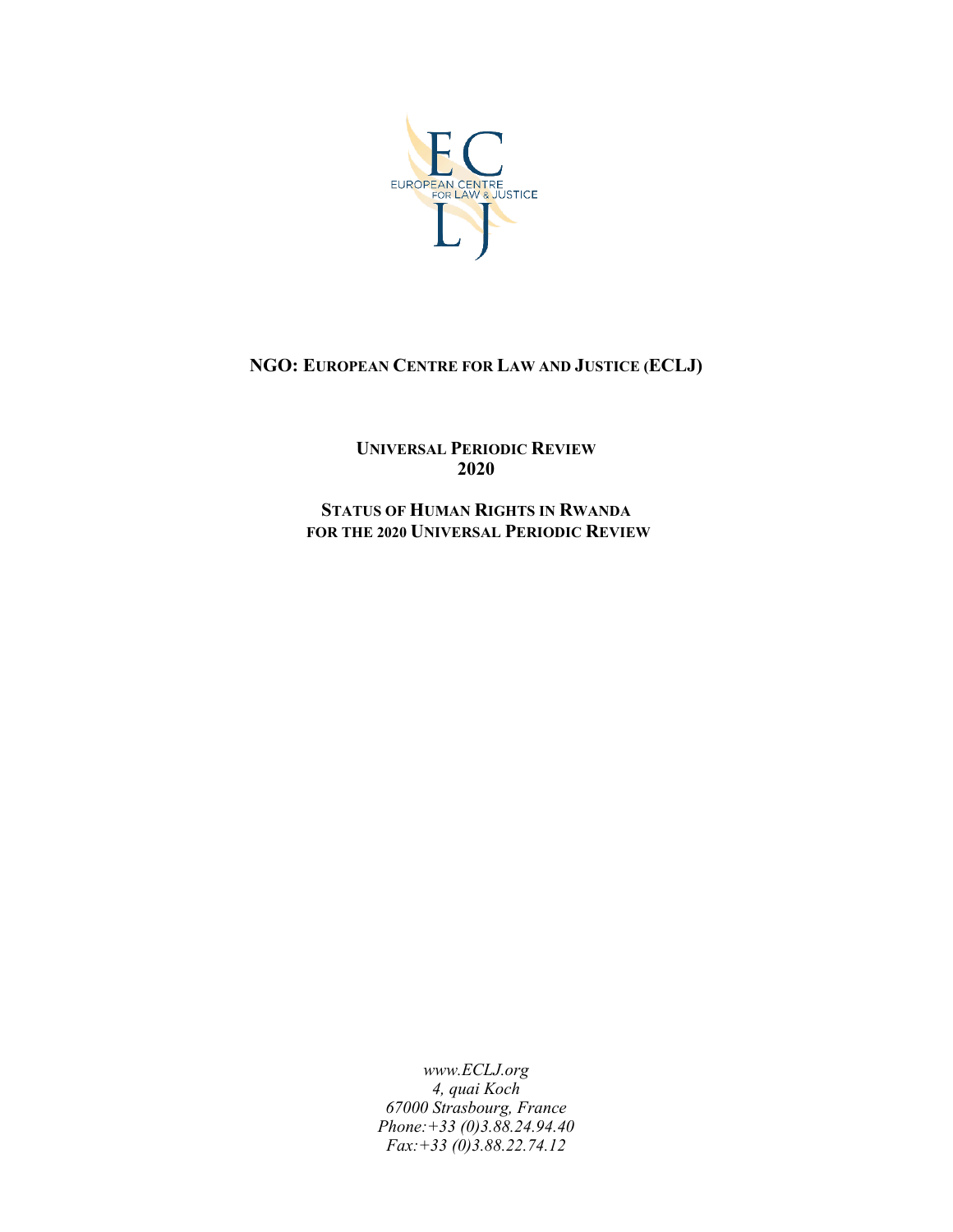#### **Status of Human Rights in Rwanda for the 2020 Universal Periodic Review**

#### **Introduction**

1. The European Centre for Law and Justice (ECLJ) is an international, non-governmental organisation dedicated to promoting and protecting human rights around the world. The ECLJ holds Special Consultative Status before the United Nations Economic and Social Council. The purpose of this repor<sup>t</sup> is to raise concerns regarding human rights violations in the Republic of Rwanda for the 2020 Universal Periodic Review (UPR).

### **Background**

2. Rwanda is home to nearly 13 million people, and is <sup>a</sup> majority Christian nation with over 90% of the population practicing some form of Christianity. Muslims are <sup>a</sup> minority in Rwanda, with roughly 2% of the population practicing some form of Islam. Generally, in the past, Rwanda has respected religious freedom and its expression.

3. Rwanda'<sup>s</sup> previous review occurred on 5 November 2015. Several countries recommended that Rwanda address the issue of human trafficking within its borders. Notably, one recommendation was that Rwanda "[a]dopt <sup>a</sup> comprehensive policy to avert the trafficking of children, in particular the disappearance of adolescent girls from refugee camps, and to protect them against exploitation, and especially child labour"<sup>1</sup>. This recommendation was noted, but Rwanda accepted <sup>a</sup> similar recommendation that it "[a]dopt <sup>a</sup> comprehensive policy to address the root causes of trafficking"<sup>2</sup>.

4. Another recommendation that Rwanda "noted", was that Rwanda work to "[f]urther ensure that the country'<sup>s</sup> religious minorities are able to freely practice their respective belief. However, rather than increasing freedom of religion, Rwanda has acted to restrict it. In 2018, Rwanda enacted new laws regulating churches, religious organisations, and pastors. Since these laws came into force, the governmen<sup>t</sup> of Rwanda has closed at least 8000 churches and 100 mosques. As these new regulations are extremely concerning and highly problematic, the ECLJ will address them first in this submission.

## **Legal Framework Concerning Religious Freedom**

5. Under Article 4 of the its constitution, the "Rwandan State is an independent, sovereign, democratic, social and **secular** Republic"<sup>3</sup>. Furthermore, Article 16 declares that "All Rwandans are born and remain equal in rights and freedoms"<sup>4</sup> . In addition, "Freedom of thought, conscience, **religion, worship and public manifestation thereof is guaranteed by the State in accordance with the law**"<sup>5</sup> . Rwanda'<sup>s</sup> constitution makes it clear that politics and religion are to remain separate as "[p]olitical organisations are prohibited from basing themselves on . . . religion . . ."<sup>6</sup> . Finally, "[a]ll power derives from Rwandans and is exercised in accordance with this Constitution"<sup>7</sup> .

6. In 2018, the Rwandan governmen<sup>t</sup> introduced and then implemented new rules governing churches, religious organisations, and even pastors. The new regulations fall under the jurisdiction of the Rwanda Governance Board. These regulations are extremely intrusive and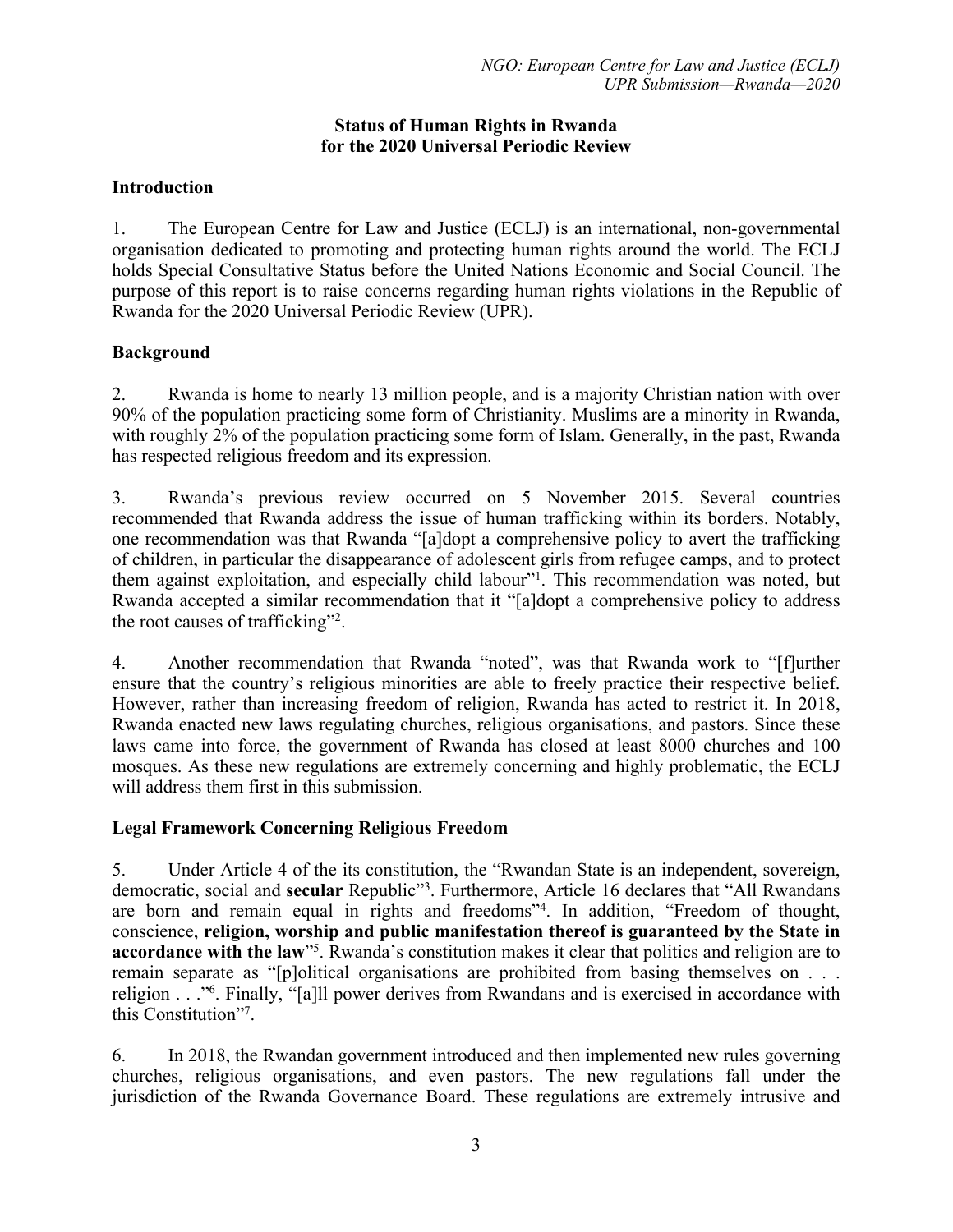detailed, and Article one clear states their purpose: "This law determines organisation and functioning of faith-based organisations"<sup>8</sup> . For example, Chapter IV Article 22 details the requirements for being <sup>a</sup> preacher in Rwanda:

A preacher must:

- 1. be of majority age;
- 2. be <sup>a</sup> person of integrity;
- 3. fulfil the requirements of an organization for being <sup>a</sup> preacher at that level;
- 4. possess <sup>a</sup> statement testifying that an organisation authorizes him/her to be <sup>a</sup> preacher;
- 5. not have been definitively sentenced to <sup>a</sup> principal penalty of imprisonment equal to or exceeding six  $(6)$  months which was never removed by amnesty or rehabilitation;
- 6. not have been definitively convicted of the crime of genocide, genocide ideology, discrimination or sectarianism;
- 7. possess <sup>a</sup> degree of <sup>a</sup> higher learning institution in religious studies or any other degree with <sup>a</sup> valid certificate in religious studies or related matters delivered by <sup>a</sup> recognised institution.
- …

The Board may issue regulations determining additional requirements for being <sup>a</sup> preacher<sup>9</sup>.

These same regulations exist for any "legal representative of an organisation and his/her deputy"<sup>10</sup> . And Article 36 states that <sup>a</sup>

preacher is liable for the faults committed by his or her subordinate in the fulfilment of his or her duties if: 1) the preacher knew or had reason to know that the fault was going to be committed and did nothing to preven<sup>t</sup> it; 2) the preacher has known the fault after its commission but did nothing to punish it<sup>11</sup>.

7. Article 23 dictates *where* sermons may be given:

Religious sermon is delivered in designated facilities that meet the requirements of the law.

If an organisations intends to organise special public gathering, it seeks authorization from the competent authority $^{12}$ .

8. Article 16 restricts the preaching and ministry of <sup>a</sup> religious organisation:

[a]n organisation, an umbrella, <sup>a</sup> forum of umbrellas or <sup>a</sup> ministry is, in its faith, practices and preaching, prohibited from jeopardising the unity of Rwandans, peace and security, public order and health, good morals, good conduct, freedom and fundamental rights of others.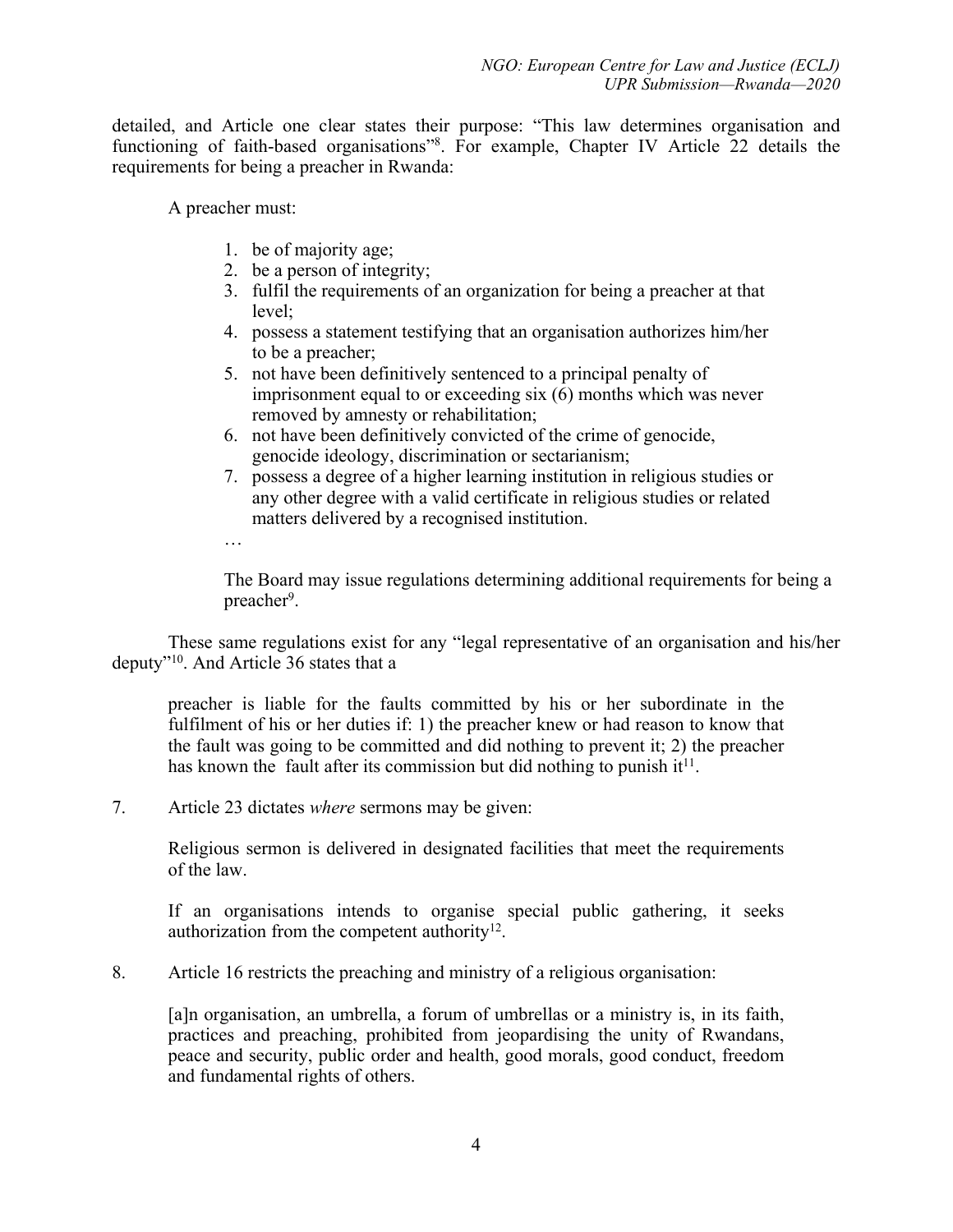In its functioning, an organisation, an umbrella, <sup>a</sup> forum of umbrellas or <sup>a</sup> ministry is prohibited from causing noise pollution. Noise pollution is punished in accordance with relevant laws<sup>13</sup>.

9. And Article 37 gives the Rwanda Governance Board authority to suspend or dismiss members of <sup>a</sup> religious organisation'<sup>s</sup> administration:

For the interests of the organisation, umbrella, forum of umbrellas or ministry, the Board can suspend or dismiss one or many of its members of administration in case its organs fail to take actions.

The Board issues regulations determining the period of suspension based on the gravity of the fault committed and reasons for dismissal of one or more of members of administration<sup>14</sup>.

10. Furthermore, under the 2018 regulations, faith-based organisations (FBO) must submit the

following to the Rwanda Governance Board (RGB) in order to obtain legal status:

a) Notarised Minutes of the general assembly that includes the list of all members

b) CVs of the Legal Representative and deputy

c) Notarised Statues in three languages not exceeding 4 pages

d) Notarised Declaration by the legal representative

e) Action Plan

f) Doctrine not exceeding 1 page

g) Collaboration letter from the district of operation

h) Notarised copies of bachelor'<sup>s</sup> degree in Theology for the legal representative and deputy

i) Criminal record certificate issued by NPPA for the legal representative and deputy

j) Notified legal status (umbrellas & forum)

k) Rules and Regulations governing the organization signed by the notary

l) Minutes signed by the notary illustrating the organization creation, [a]pproval of laws governing the organization, appointment of members at each level signed by the notary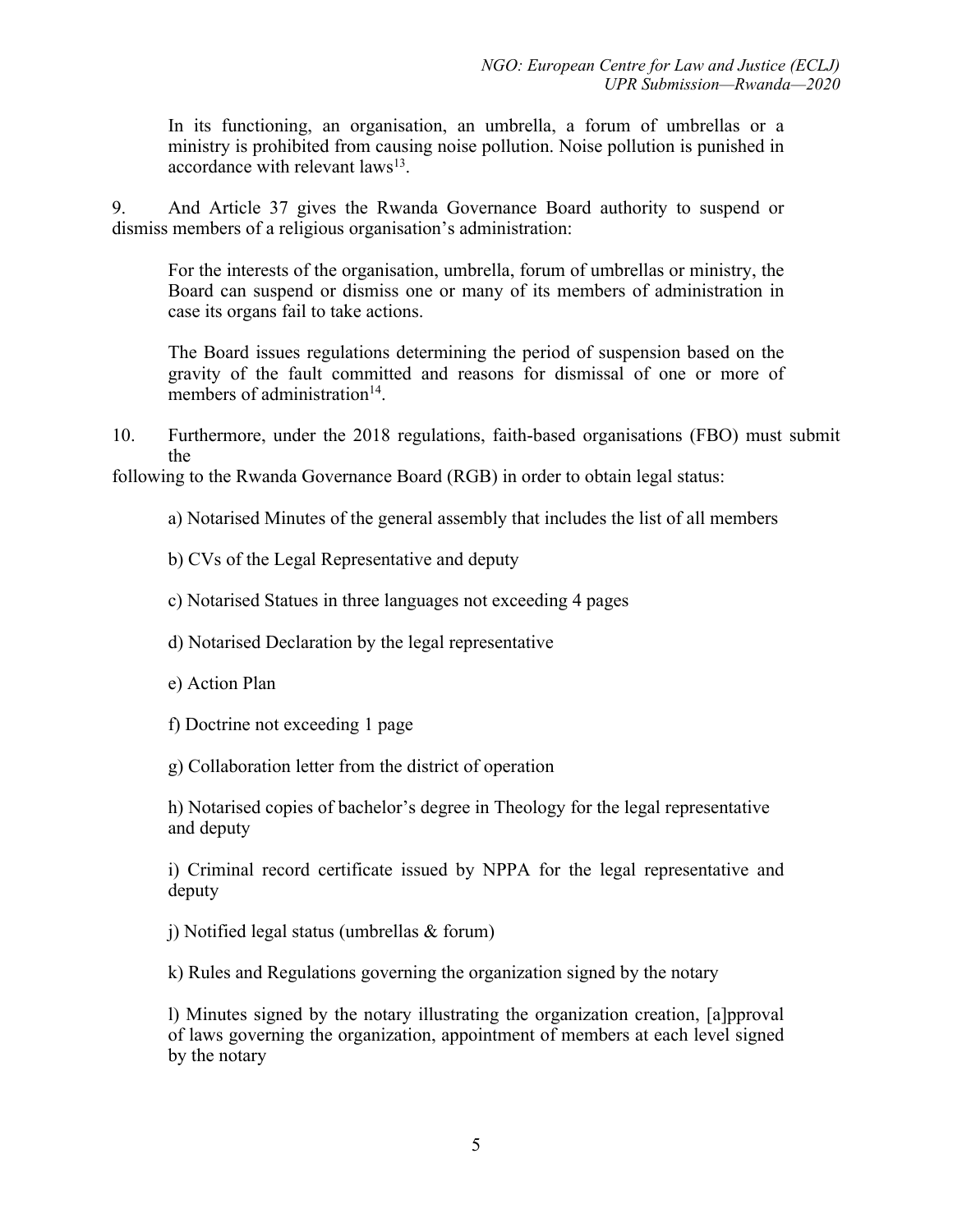m) Copy from the District approving that the FBO building meet the requirements governing buildings in the area, [c]opy from the District approving that the FBO building meet the requirements governing buildings in the area

n) Copy of the building rent agreemen<sup>t</sup> indicating the rent price signed by the notary or Landlord certificate signed by the notary giving the organization right to operate in the building for those without their own property. (Non mandatory), Copy of the building rent agreemen<sup>t</sup> indicating the rent price signed by the notary or Landlord certificate signed by the notary giving the organization right to operate in the building for those without their own property

- o) Police Clearance Certificate for the Spokesperson
- p) Recommendation letter from the umbrella church<sup>15</sup>.

As indicated these regulations are long, complicated, intrusive, and intricate.

### **Government Control and Shutdown of Religious Organisations and Churches**

11. As stated above, the new regulations are extremely concerning and problematic. As of July 2018, "more than 8,000 churches have now been closed, and the number keeps growing"<sup>16</sup>. While many of these churches have been closed "for failing to comply with building safety standards," some have been closed because "the pastor had no theological degree from an accredited institute as the government requires"<sup>17</sup>.

12. According to Rwanda'<sup>s</sup> constitution, the governmen<sup>t</sup> is to be secular, ye<sup>t</sup> in adopting and enacting these regulations, the governmen<sup>t</sup> of Rwanda has made itself the final authority on religious institutions and persons. Not only does the Rwandan governmen<sup>t</sup> control what faithbased organisations may exist by requiring them to register with the government, but details what characteristics, education, and experience representatives, board members, and pastors of these organisations must have. The governmen<sup>t</sup> retains the authority to suspend or dismiss administrative members, and dictates where sermons may be preached. This is the very definition of <sup>a</sup> governmen<sup>t</sup> dictated and run religion.

13. If there were any question regarding the intent behind these regulations, Rwanda'<sup>s</sup> own president has dispelled them when he stated: "Seven hundred churches in Kigali? Are these boreholes that give people water? . . . I don'<sup>t</sup> think we have as many boreholes. Do we even have as many factories? But 700 churches, which you even had to close? This has been a mess!<sup>18</sup>"

14. Kigali -- the capital of Rwanda, is home to over 1.13 million people, and covers 281.85 square miles. Given the fact that 94% of the population identifies as practicing some form of Christianity, it is hardly surprising that many churches exist. If only 700 churches existed and the congregants divided equally between them, each church would be home to roughly 1500 congregants. Even for Western countries, such as Europe and the United States, <sup>a</sup> church with <sup>a</sup> congregation of that size would be considered unusual. According studies, in the United States, which is home to over 330 million people, "most congregations remain small, with 90% having 350 or fewer people"<sup>19</sup>.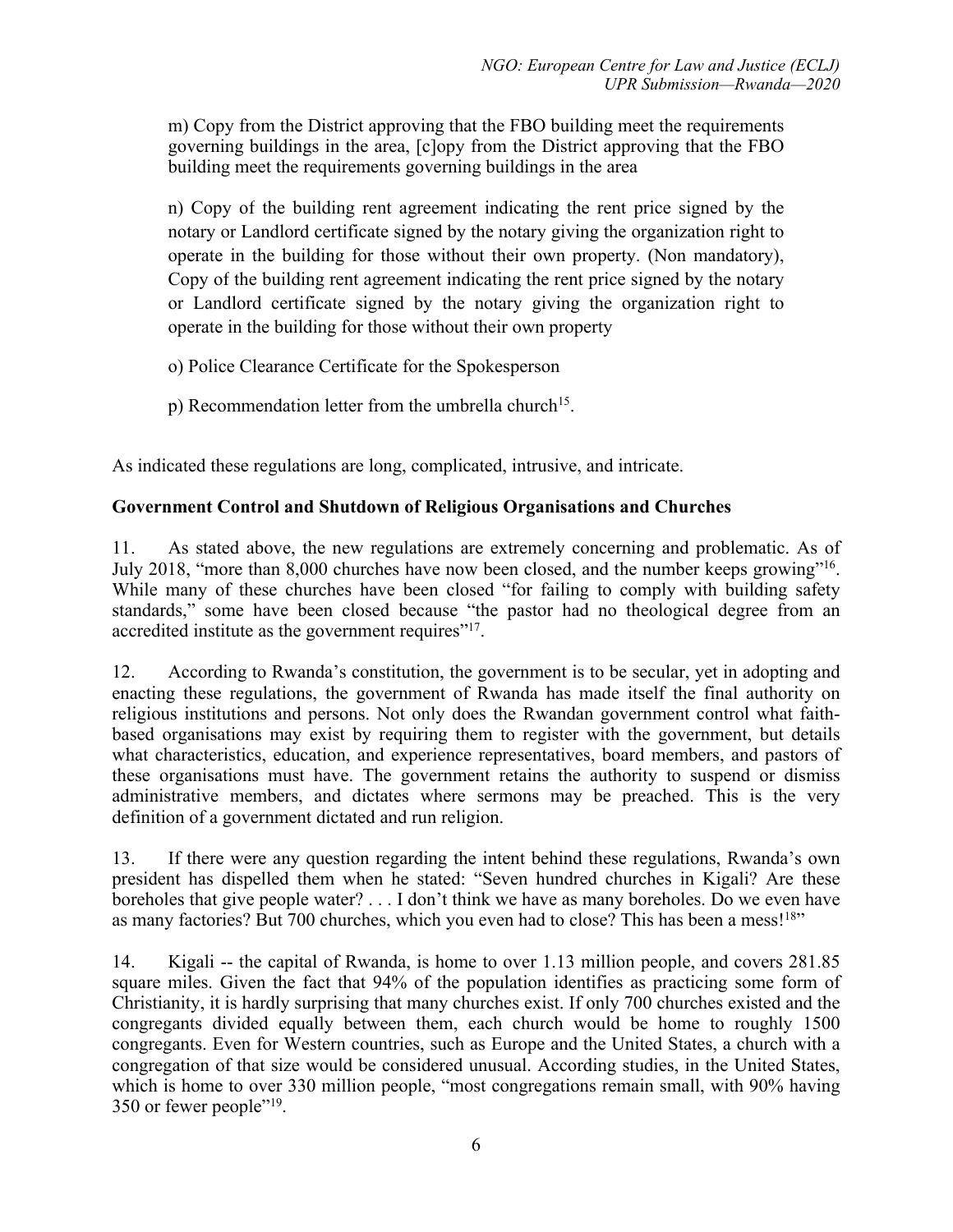15. Regardless of whether the number of churches in one city is "reasonable", the Rwandan constitution sets out separation of state and religion by declaring that Rwanda is secular. Furthermore, it guarantees the freedom of religion and its expression, including the right to public manifestation of that religion. The constitution further declares *all persons equal in these freedoms*, yet, in enacting and enforcing these regulations, the Rwandan governmen<sup>t</sup> has prohibited many religious adherents from being able to profess their religion in the ways they may desire.

16. The government'<sup>s</sup> control over who may become <sup>a</sup> preacher excludes anyone who is under the age of 18, as well as anyone who does not have the specifically required degree. While some religious organisations may have certain requirements that they desire to impose upon those who seek pastoral positions within that church or religious organisation, it should be the free determination of the congregants and the organisation administration, who they choose, not the determination the government. The government'<sup>s</sup> interference is exactly the type of interference against which separation of state and church, as well as freedom of religion protects. As such, these regulations are unconstitutional.

### **Legal Framework and Protections Concerning Human Trafficking**

17. Under Article 168 of the Constitution "[I]nternational treaties and agreements which have been duly ratified or approved have the force of law as national legislation in accordance with the hierarchy of laws provided for under the first paragraph of Article 95 of this Constitution"<sup>20</sup>.

18. Rwanda has signed and ratified the International Covenant on Civil and Political Rights (ICCPR). Articles 7, 8, and 24 of the ICCPR address trafficking in persons, as well as forced and child labour:

## **Article 7**

No one shall be subjected to torture or to cruel, inhuman or degrading treatment or punishment. In particular, one shall be subjected without his free consent to medical or scientific experimentation<sup>21</sup>.

#### **Article 8**

1. No one shall be held in slavery; slavery and the slave-trade in all their forms shall be prohibited.

2. No one shall be held in servitude.

3. (a) No one shall be required to perform forced or compulsory labour<sup>22</sup>.

## **Article 24**

1. Every child shall have, without any discrimination as to race, colour, sex, language, religion, national or social origin, property or birth, the right to such measures of protection as are required by his status as <sup>a</sup> minor, on the par<sup>t</sup> of his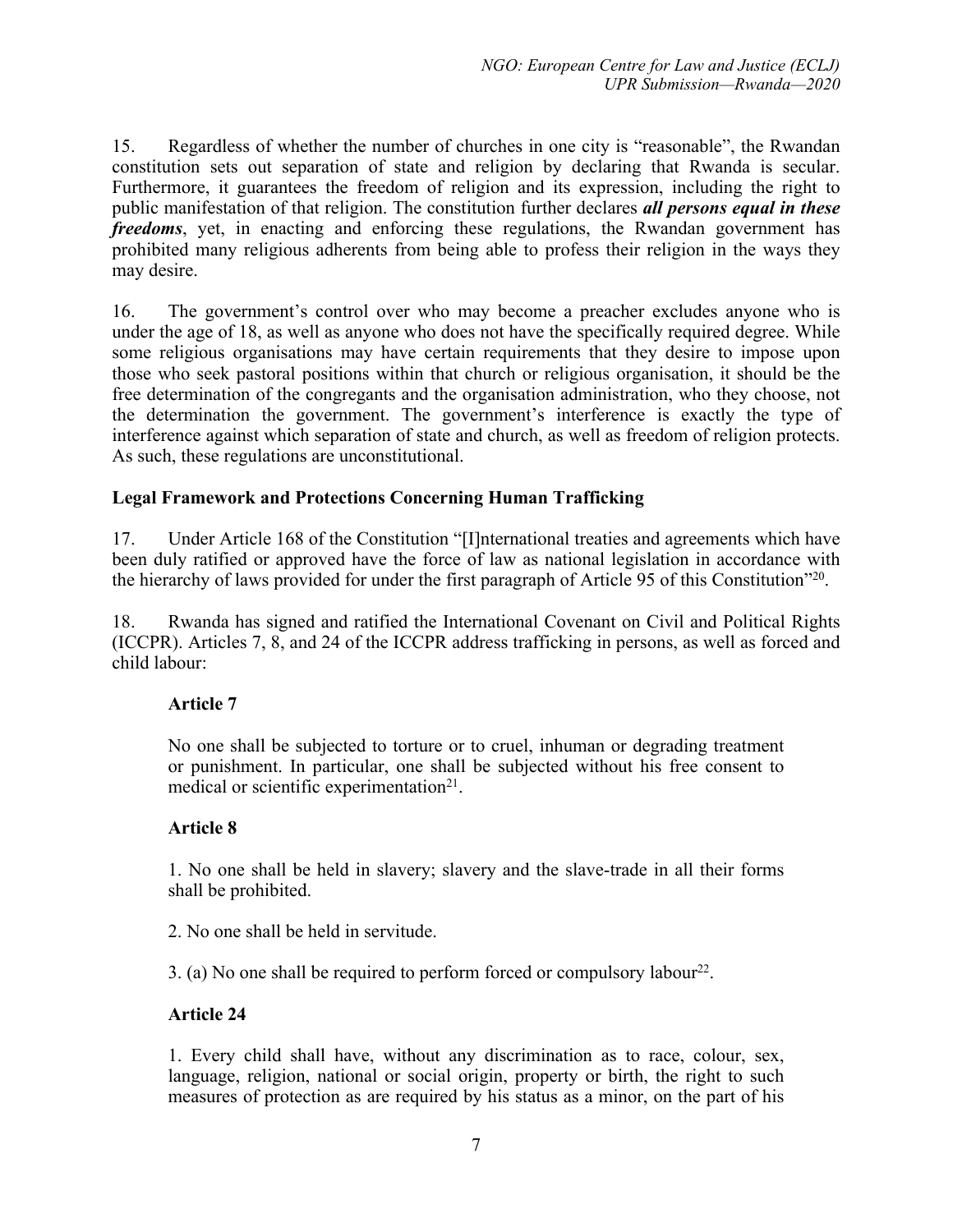family, society and the State<sup>23</sup>.

19. The 2012 Penal Code of Rwanda codified sentences for human trafficking with prison sentences ranging from 8 to 12 years<sup>24</sup>. Additionally, Rwanda passed The Law Relating to the Rights and Protection of the Child in 2012, which outlawed child trafficking, prostitution, and slavery. However, despite these legal protections, Rwanda still struggles with human trafficking.

# **Human Trafficking**

20. Within Rwanda, women and girls are the predominant victims of human trafficking<sup>25</sup>. These women are often promised well-paying jobs abroad but are however faced with <sup>a</sup> much different reality and would find themselves in forced labour and face sexual exploitation<sup>26</sup>. The Rwanda Investigation Bureau Secretary, Col. Jeannot, stated at <sup>a</sup> workshop on human trafficking in 2019, "Rwanda is also among countries affected by Human Trafficking, and for the last five years, over 189 cases of Human Trafficking and people smuggling involving 378 victims were recorded"<sup>27</sup>.

22. By way of illustration, in 2018 <sup>a</sup> Rwandan woman (whose name was changed for protection) called Dative Uwingeneye, was approached by an acquaintance and offered <sup>a</sup> job in Kuwait promising a monthly salary of 300,000 Rwandan francs (roughly \$400)<sup>28</sup>. However, she ultimately never received this money and was subjected to "slavery that would eventually cause severe damage to her lungs [and] backbone, as well as sexual abuse<sup>29</sup>. For seven months she worked "as <sup>a</sup> domestic worker for all the families housed in <sup>a</sup> three storeyed apartment building<sup>30</sup>". She was never paid for her work, but instead told that she owed \$2000 to her "boss" to cover the expenses he had paid to secure her. Eventually, she was able to reach out to the Rwandan embassy and then escape and return home to Rwanda<sup>31</sup>. Uwubgeneye was one of 18 human trafficking victims who was rescued from <sup>a</sup> foreign country. However, there are countless other victims who are not as fortunate.

23. Male children, have also been found to be trafficked to neighboring countries to serve as child soldiers<sup>32</sup>. In 2018, another international organisation found eight Rwandan children who were serving in armed groups in the Democratic Republic of the Congo. The real number of trafficked children serving in armed groups is unknown and underreported.

24. Refugees who seek protection within Rwanda also serve as targets for human trafficking. Since 2015 there has been an increase in the number of Burundi teenagers living in Rwanda who are then trafficked to third countries. Reportedly, in some of these refugee camps, Rwandan security forces who are stationed at these camps to protect the refugees either facilitated recruitment or looked the other way while others "recruited" refugees into being trafficked<sup>33</sup>.

## **Conclusion**

25. In order to truly protect the fundamental human right of religious freedom and to ensure separation of church and state, the governmen<sup>t</sup> of Rwanda should heavily revise its regulations of faith-based organisations. While governmen<sup>t</sup> guidance on health and safety concerning church buildings is certainly appropriate, the detailed, intrusive and controlling regulations that are currently in place that dictate nearly every aspec<sup>t</sup> of <sup>a</sup> faith-based organisation'<sup>s</sup> daily operations are unconstitutional.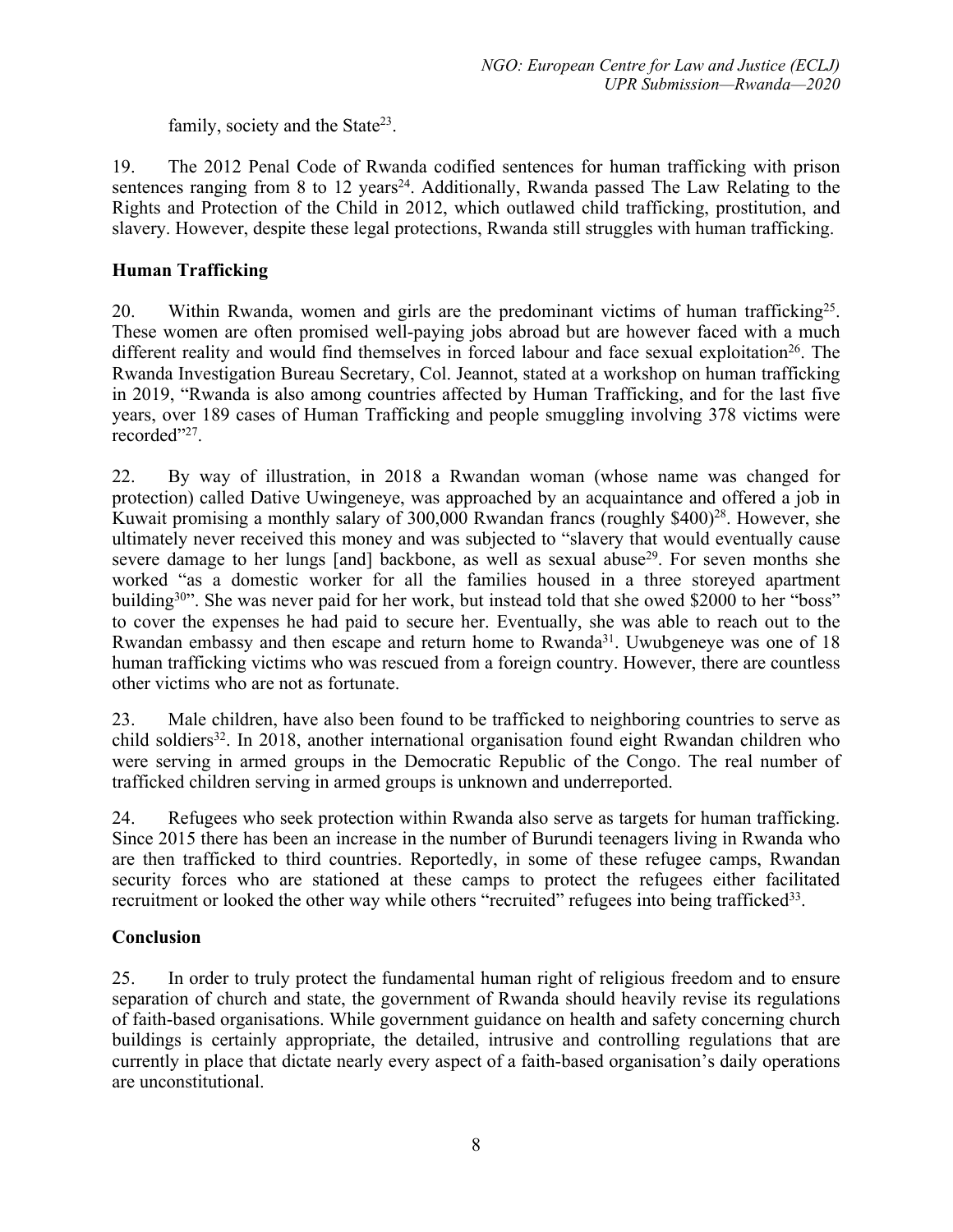26. While Rwanda has implemented legislative measures to combat human and child trafficking, Rwanda needs to work to increase its efforts to enforce these measures. This includes enhanced training for its military and law enforcement agencies. Reports indicating that police and security personnel turn <sup>a</sup> blind eye to traffickers is deeply concerning and must be investigated. Legislative efforts to combat human trafficking must not only target traffickers, but those who help aid and abet traffickers. Rwanda most uphold its obligations under the ICCPR to ensure that "No one shall be subjected to torture or to cruel, inhuman or degrading treatment or punishment"<sup>34</sup>.

17 *Id.*

18 Johnson Kanamugire & Edmund Kagire, *Rwanda: President Kagame Shocked by High Number of Churches in Rwanda*, ALLAFRICA.COM (3 Mar. 2018), https://allafrica.com/stories/201803030059.html.

19 *American Congregations at the Beginning of the 21st Century*, NAT'<sup>L</sup> CONGREGANTS STUDY, DUKE UNIVERSITY, *available at* http://www.soc.duke.edu/natcong/Docs/NCSII\_report\_final.pdf (last visited 30 June 2020).

<sup>20</sup> Constitution of Rwanda, art 168, *available at*

https://www.constituteproject.org/constitution/Rwanda 2015.pdf?lang=en.

21 International Covenant on Civil and Political Rights, Dec .16, 1966, S. Treaty Doc. No. 95-20, 6 I.L.M. 368 (1967), 999 U.N.T.S. 171, art. 7. 22 *Id*. art 8.

<sup>24</sup> National Report Submitted in Accordance with Paragraph 5 of the Annex to Human Rights Council Resolution 16/21 Rwanda, *available at* https://documents-dds-

ny.un.org/doc/UNDOC/GEN/G15/245/38/PDF/G1524538.pdf?OpenElement.

25 *In Rwanda, Research on Understanding Human Trafficking Validated*, INTERNATIONAL ORGANIZATION FOR MIGRATION (2 Aug. 2019), https://www.iom.int/news/rwanda-research-understanding-human-trafficking-validated. 26 *Inside Rwanda'<sup>s</sup> War on Human Trafficking*, THE NEW TIMES (20 May 2019),

https://www.newtimes.co.rw/news/inside-rwandas-war-human-trafficking.

27 *180 Rwandans Trafficked in 5 Years*, KT PRESS (6 Jun. 2019), https://www.ktpress.rw/2019/06/180-rwandanstrafficked-in-5-years/.

28 *Rwanda: Human Trafficking Victim Narrates Ordeal in Kuwait*, ALL AFRICA (4 Nov. 2019), https://allafrica.com/stories/201911040040.html.

<sup>&</sup>lt;sup>1</sup> UPR of Rwanda –Second Cycle-Thematic List of Recommendations  $A/HRC/31/8$  – Para 135.

<sup>2</sup> *Id.* para 133.19.

<sup>3</sup> Rwanda'<sup>s</sup> Constitution of 2003 with Amendments through 2015, Constitute Project, art. 4, *available at* https://www.constituteproject.org/constitution/Rwanda 2015.pdf?lang=en.

<sup>4</sup> *Id.*

<sup>5</sup> *Id.*

<sup>6</sup> *Id.* at art. 57.

<sup>7</sup> *Id.* at art. 1.

<sup>8</sup> *More than 8,000 Rwandan Churches Closed Following Government Directive*, <sup>W</sup>ORLD <sup>W</sup>ATCH <sup>M</sup>ONITOR (27 July 2018), https://www.worldwatchmonitor.org/2018/07/more-than-8000-rwandan-churches-closed-followinggovernment-directive/.

<sup>9</sup> Official Gazette no. 36: Summary, RGB. RW (10 Sept. 2018), *available at*

https://www.rgb.rw/fileadmin/Key\_documents/Law-RGS-Gazette/Law\_governing\_FBOs\_2018.pdf.

<sup>10</sup> *Id.* at art. 20.

<sup>11</sup> *Id.* at art. 36.

<sup>12</sup> *Id.* at art. 23.

<sup>13</sup> *Id.* at art. 16.

<sup>14</sup> *Id.* at art. 37.

<sup>15</sup> *Registration and Issuance of Legal Personality to FBOs*, https://irembo.gov.rw/rolportal/en/web/rgb/fboregistration?menu-highlight=NME.

<sup>16</sup> Tonny Onyulo, *Banned from Meeting in Church, Rwandan Worshippers Gather at Home*, RELIGION NEWS SERVICE (6 Sept. 2018), https://religionnews.com/2018/09/06/banned-from-meeting-in-church-rwandanworshippers-gather-at-home/.

<sup>23</sup> *Id*. art. 24.